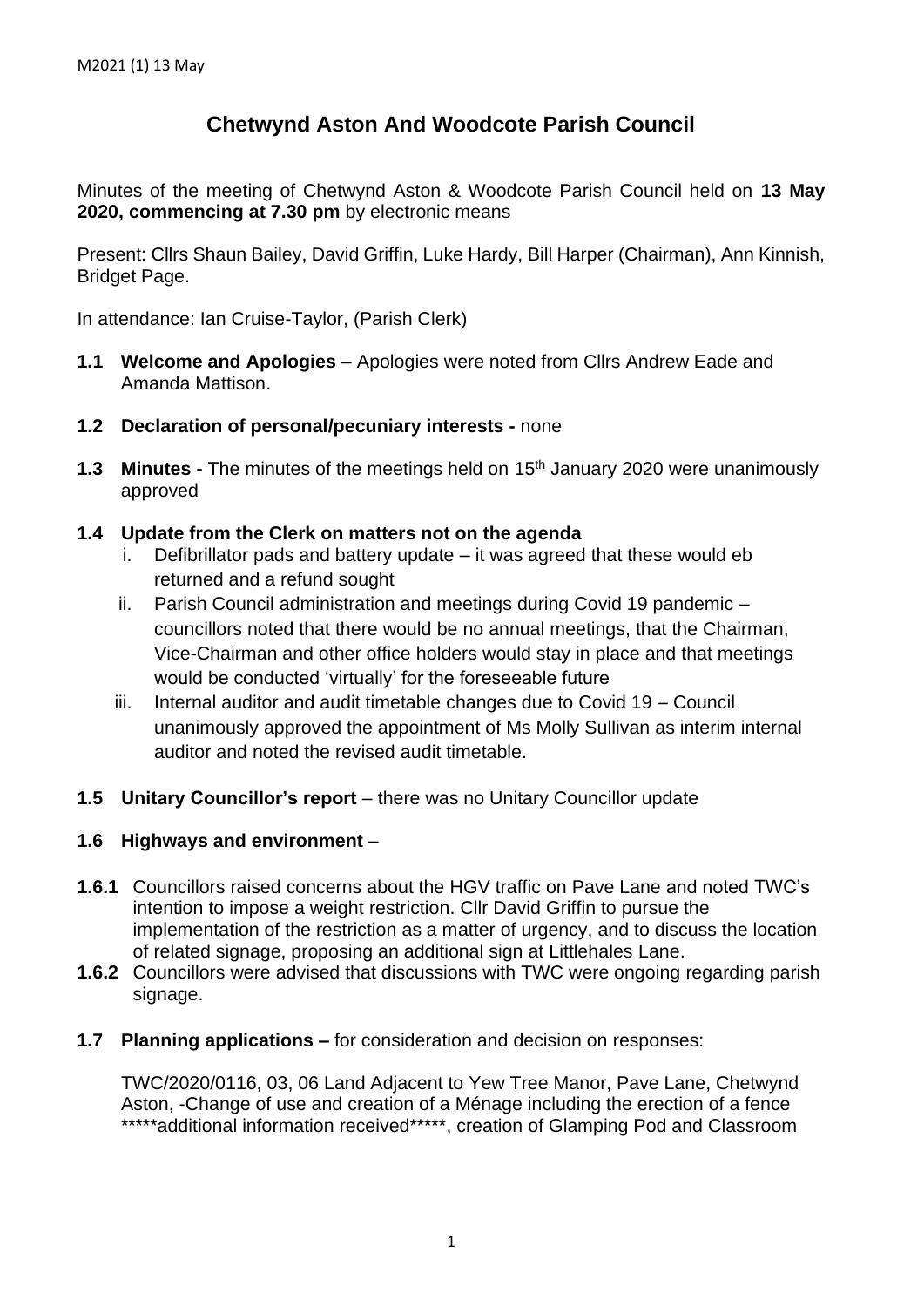Councillors noted that the Glamping Pod and Classroom applications had been removed. It was unanimously agreed that Cllr David Griffin would represent the Parish Council at the TWC Planning Committee and would focus on the location of the Ménage as the key issue.

## **1.8 Financial**

- **1.8.1 Reconciliation – Council unanimously approved the reconciliation** which the stood at £11,502.50 at 31<sup>st</sup> March 2020 and balances with the cashbook
- **1.8.2 Council unanimously approved** the first table which set out the final payments for the 2019-20 financial year. (It was noted that there are two sets of payments to HMRC. The first set was not credited to the Parish Council, before a further request was sent for payment. The second payment will be held against forthcoming months payments.)

| Table A                   |                |           |                      |
|---------------------------|----------------|-----------|----------------------|
| Payee                     | <b>Payment</b> | Amount    | Law                  |
| <b>HMRC</b>               | OL             | £103.91   | LGA 1972 s112 (2)    |
| <b>HMRC</b>               | <b>OL</b>      | £104.15   | LGA 1972 s112 (2)    |
| <b>HMRC</b>               | <b>OL</b>      | £104.15   | LGA 1972 s112 (2)    |
| Beth Jones - Web charges  | <b>OL</b>      | £279.95   | LGA 1972 S111        |
| Defib shop                | <b>OL</b>      | £422.40   | LGA 1972 S111        |
| Clerk salary Feb          | <b>OL</b>      | £156.00   | LGA 1972 s112 (2)    |
| CACAVH grant              | 100112         | £1,000.00 | LG(MP)A 1976 s193(3) |
| Newport and Dst Xray      | 100113         | £500.00   | LGA 1972 s137        |
| CA Infant rent            | OL             | £17.00    | LGA 1972 s134(4)     |
| Clerk salary Mar          | <b>SO</b>      | £156.00   | LGA 1972 s112 (2)    |
| <b>IFCT for MS Office</b> | OL             | £59.99    | LGA 1972 S111        |
| <b>HMRC</b> payments      | OL             | £312.98   | LGA 1972 s112 (2)    |
| Total                     |                | £3216.53  |                      |

**1.8.3** Council unanimously approved the second table shows payments in April 2020

| Payee            | payment |   | amount Law |                  |
|------------------|---------|---|------------|------------------|
| <b>CPRE</b>      | DD.     | £ | 36.00      | LGA 1972 s111    |
| Clerk Salary Apl | SO.     | £ | 156.00     | LGA 1972 s11292) |
|                  |         | £ | 192.00     | total            |

**1.8.4 Council also unanimously approved** the insurance premium proposal and the affiliation fee for SALC for 20-21. (Clerk to arrange payments)

**1.9 Parish Council Response to Covid 19** – Councillors discussed emerging issues, noted actions to support vulnerable residents and agreed to continue to monitor the situation discuss proposals for a course of action

## **1.10 Parish matters at the Chairman's discretion –**

**1.10.1** Councillors requested that confirmation be obtained from the Xray fund appeal, as no mention was made of the parish's donation in recent publicity.